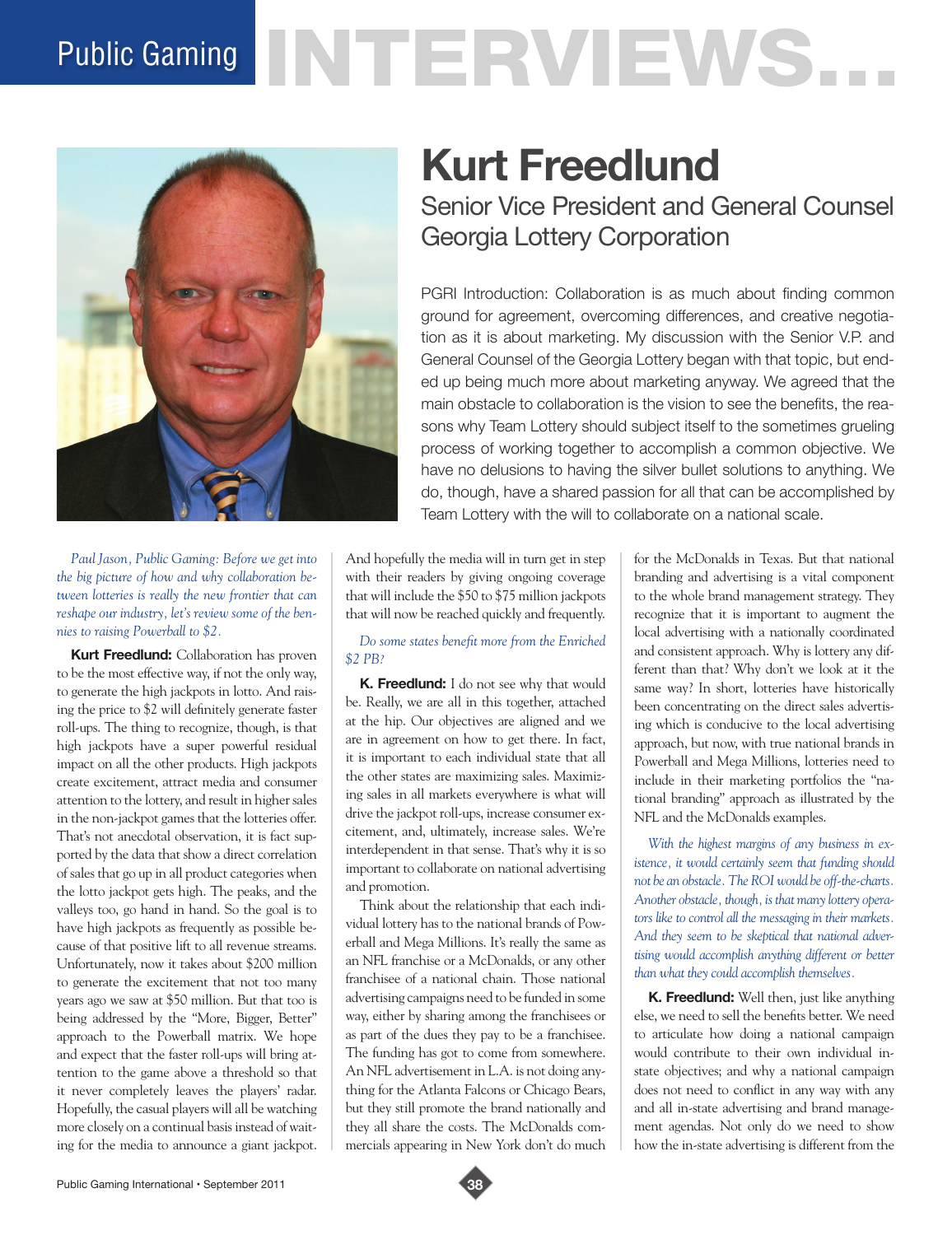national branding campaigns but we also need to clearly demonstrate, however, how each is beneficial to every individual lottery. First, we do not need to make this into a theoretical discussion. We could start with just one good idea, one promotional concept that could be nationalized.

These might not be the perfect ideas, but let's just run some up the flagpole. One objective would be for a partnership to essentially offload all the costs of promotion over to our partner. That actually should not be hard to do since we have lots of ways to add value to a partnership like this. For instance, there is a show called 'Extreme Makeover: Home'. I'm not even sure where the funds come from to do the home makeover other than TV advertising revenues. But they fund the makeover of a needy person's home, showing before and afters, showing the process, and filming the person's excitement at seeing their home all refurbished. The appeal to the audience is to see how a home can be fixed up and, often, remodeled to better fit the family's needs. Also, the audiences get to share in the lucky recipient's good fortune at having all that done for them. Why couldn't lottery enter into a collaborative arrangement with the producers of 'Extreme Makeover: Home', such that the lottery bought a set of 'Makeovers' for some amount of money, say fifty 'Makeovers' for \$10 million, and built a national game around winning an "Extreme Makeover"? In return, the show would promote lottery products or at least the lottery's sponsorship of the show and the 'Makeovers'. A lottery player would be one of the lucky recipients of the 'Makeover', and, we could create it so that each lottery state would have a winner. I would think we could negotiate a really great deal with the producers of Extreme Makeover because lottery would be paying for the 'Makeover', or a portion of the costs! I would think they would be anxious partners and quite willing to promote lottery in a big way. To me, this kind of thing would be a double win. First, a great new game concept, something new and different for Brand Lottery. Something like this kind of a feel-good story is consistent with what lottery is all about; in fact, it creates a more expansive story that people can really relate to. Second, and most important, it would give us the kind of national platform that is priceless, way more impactful than any kind of conventional advertising we could ever dream up.

Or find a way to integrate lottery into reality shows. Maybe as additional prizes, or consolation prizes. Or maybe develop a whole new reality show concept that could include winners of lotteries. Instead of 'Keeping up with the Kardashians', we could have Lottery Millionaires for Good Causes and have a initial set of ten lottery winners engage in a televised competition

of some kind to win \$1 million for their favorite charity like the "Apprentice". Or maybe another \$1 million for themselves. Just flip the channels and you see that reality shows can be based upon anything. From "Toddlers & Tiaras" to "Cupcake Wars" the viewing audience is watching these shows. Whatever, the point is to just start thinking of non-traditional ways to secure a national stage for brand Lottery.

Here's another idea, why not include a coupon for a Powerball or Mega Millions ticket in a box of detergent. Maybe Proctor and Gamble or other major consumer marketing companies would even include that extra value in their own advertising, or with a little lottery logo on the box. That would deliver an amazing promotional value to Lottery. And it would cost us nothing.

I'm sure there are much better ideas that would come with a concerted effort to think creatively and open-mindedly about the possibilities. The point is that there is huge untapped potential if we have the open-mindedness and ingenuity to think them up.

#### *That seems brilliant to me. Create a great new game. And a revolutionary promotional concept that would completely reposition Brand Lottery on the national stage.*

**K. Freedlund:** What lottery can bring to the table is a game and prize structure. What the TV show brings is the actual show and all the costs and audience that go along with producing a show like that. We both have a business model that would derive huge value from a collaboration like this. It's a way for lottery to get its name and brand out there on a national level at no cost other than the prize, which the partner would pay for.

We all know that the effectiveness of traditional mass-marketing is diminishing. We're all looking for more clever ways to create viral marketing in the social media; or coordinate a nontraditional multi-media/multi-channel/multievent marketing campaigns. It is similar to all of our baseball MLB collaborations. Except with something like Extreme Makeover, there would be a potential to leverage into multiple cooperative arrangements. All the commercial supporters of the show, companies like Proctor and Gamble, Sears, Home Depot or Loews, could all become brand licensing partners or do their own promotions that feature lottery. Lotteries are trying to do this kind of thing right now with their MLB and sports franchises, trying to add the second tier of partners to co-promote with.

## *Why isn't somebody exploring these kinds of opportunities?*

**K. Freedlund:** They are, but for the reasons we have discussed earlier, there is not a groundswell of support at this time. Currently, the

exploration is starting to come from a few advertising/marketing directors who want the industry to expand into this area. If you recall, the start-up of the cross-selling initiative was in the end of January, 2010. Prior to launch, Gordon Medenica, a strong supporter of national branding, put out a request to all lotteries asking which lotteries wanted to contribute to a national Powerball/Mega Millions ad to be air during the Super Bowl which was to played in the beginning of February. In all, four state lotteries signed up. Not enough participation to purchase national time during the game but enough to air it locally during the game. Gordon's attempt was a beginning, but it's just that there is so much more that can be done. Perhaps people assume that consumer brands do not want to affiliate with lottery, or assume that we can't get agreement between the different lotteries to work on this together. There may be some validity to those concerns, but that should not stop us from pursuing these opportunities. That's what entrepreneurialism is all about. Moreover, in the current economy, we are starting to witness more consumer brands reaching out to lotteries in an attempt to start to form partnerships. In Georgia, we are currently partnering with Waffle House in connection with the Atlanta Falcons instant ticket. Among the many contributions provided to us by Waffle House in this promotional partnership, Waffle House is offering a free waffle (a \$2.75 value) to anyone presenting a non-winning Falcons ticket. Also, it should be noted that we are providing no direct compensation or payments to Waffle House, only promotional consideration.

Maybe Good Causes would benefit by having this industry turned over to commercial managers who are more aggressive at opening the doors to new and creative ideas. I prefer to think that states can depend on their own lottery operators to do it instead. But we need to do it or step aside and let the people who will do it take over.

It's not just about co-promoting with TV shows or the big consumer brands. It's about raising our sights to deliver a better product to our customers, a better business model for our stakeholders, and more funding for Good Causes. Sometimes it seems like the idea that "we serve at the pleasure of our governor" is used as an excuse to abide bureaucratic stasis. We need to start being creative and trying to capitalize on the value of those brands.

*Gamification is a concept that has gone mainstream with marketers. They all want to add an element of fun and games to the experience of buying their products. How does one 'gamify' the experience of buying a box of detergent? Well, you gamify it by putting a lottery ticket in there. That is such an interesting idea. It could result in advertising that could also be co-branded, as in "I went in to just buy a box* 



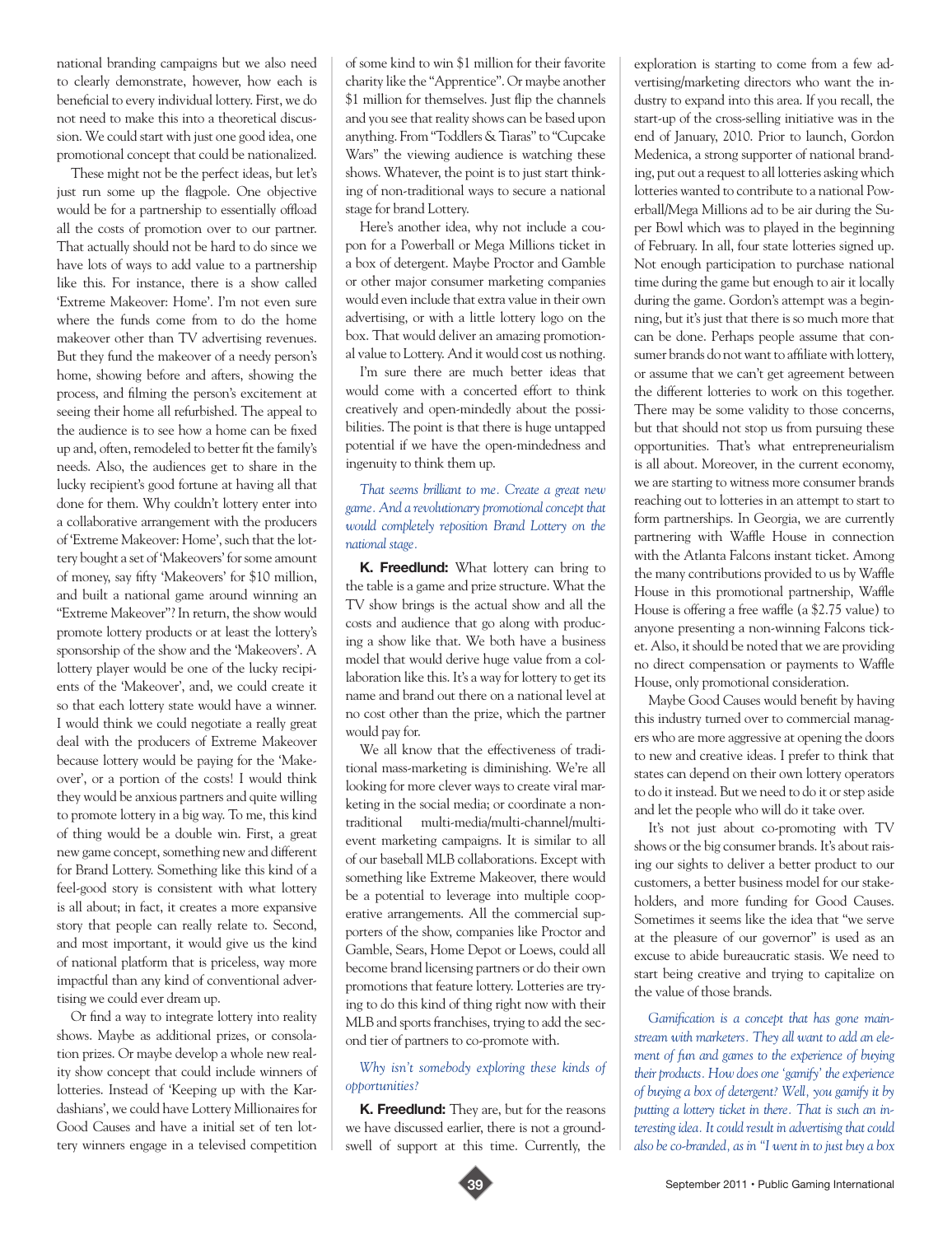#### *of Tide and won \$1,000 at the state lottery!"*

**K. Freedlund:** Exactly. Marketers want to gamify because it engages the consumer. There are even business books out that talk about the "experience economy". It's not enough to have the best product. Consumer marketers need to create an engaging experience for the consumer at every level of interaction. The iconic example of how this works is Apple Computer. Apple is now the most valuable company in the world right. More valuable, at least at this time, than Exxon-Mobile, General Electric, Microsoft, than anyone. And they did it by creating a unique consumer experience not just with the way the products work or even the design of the products. It's about the whole experience, the packaging, the retail stores, the advertising that creates a feeling of being a part of a club, a community of the hippest, smartest people. Consumer marketers all want to re-create that kind of experience for their customers. And lottery can help them do it by gamifying the transaction. At the same time, lottery can also reach to recreate their image to be a community of the coolest, hippest, and smartest people, just like Apple did. There is nothing intrinsically exciting about the raw material that Steve Jobs had to work with. Our product is certainly as exciting as computers and phones. Likewise, with some imagination and ingenuity, we can strive to create a similar brand image and consumer experience for lottery. Also, let's never forget the one demographic that is more about gamification than any other; that portion of the population that every lottery is currently trying to tap; Gen Y.

#### *Tangential to that is the consumer demand for player-to-player competition.*

**K. Freedlund:** We think of it as player-toplayer competition as it manifests itself in our gaming industry. So we are trying to create game concepts and platforms that create at least the feeling of player-to-player competition or social gaming. But this too has its counterpart in consumer products. Think about all the reality shows. What are they all about? Would we want to watch people go through the mundane tasks that we see on shows like the Apprentice or Survivor if it weren't for the competition? Or even shows like the dating and dancing shows - they would not be fun if it weren't a competition that created winners and the emotional engagement of people striving to win.

The idea is that all of us, all consumer marketing companies are trying to create a more engaging consumer experience. This has two broad implications for lottery. First, we want to stretch to create a more engaging consumer experience for our players. Second, we have a product that can help other consumer marketers enhance

the playing experience for their own customers. It's this second idea that I am focusing on. We could collaborate with these TV shows like the 'Apprentice' and 'Extreme Makeover', to further gamify their product, get national exposure for Brand Lottery, and reshape our own image as being in the exclusive club of the hippest, coolest consumer products.

I know it's all easier said than done. But so is everything worth doing. Nobody handed the highest market cap in the world to Steve Jobs on a platter. In fact, I don't know if anyone remembers back in 1996 when he was brought back and named CEO of Apple. Everyone thought it was hopeless, that Apple had tried everything and failed. If some of these ideas seem unrealistic or hard to figure out how we can make them happen, well, that's what all successful companies have had to face and they overcame the obstacles and made it happen. The ways and means of lotteries working together to create a national campaign to partner with TV shows and major consumer marketing companies is actually a pretty simple roadmap compared to what most companies have to do to reinvent themselves. Lottery does not have to do any reinventing. All we need to do is to join forces and expand our advertising, marketing and promotion ideas beyond our borders. We need to take advantage of the opportunities that are right in front of our noses. Sure it's outside of the box of what lottery has traditionally done. And it requires lotteries to all work together to accomplish a common goal. But these are easy things to accomplish compared to what our counterparts in the commercial community have to do.

#### *This is quite an interesting vision. I am always struck by the oddity that funding is a challenge when the industry has such rich margins.*

**K. Freedlund:** Why couldn't the lotteries just allocate a portion of their top marketing executive's time to serve on a committee that includes representatives from all lotteries? That would be a team of 44 marketing exec's from each of the state lotteries.

#### *It's mind-boggling to imagine what amassing a team like that could accomplish.*

**K. Freedlund:** And I'm sure there are a thousand reasons why it can't be done. And maybe it wouldn't include everyone in the beginning. But let's stop finding reasons why these things can't be done, and just begin somewhere at finding a basis for moving forward. Look at the way the commercial community collaborates with each other, and those companies are intensely competitive with each other. Apple, Microsoft, Cisco, IBM, Dell, HP, are all competing with each other, often even litigating against each other, but also, they recognize the value and strength

in collaborating with each other. Las Vegas casinos are cross-promoting with Atlantic City casinos. Major operators like Caesars Entertainment and MGM are co-branding with other hotel and hospitality groups. Commercial gaming interests are collaborating with Indian Tribal gaming to implement Internet gaming. And here we are, with interests that are aligned for the same public service mission, we have monopolies in each of our jurisdictions so we don't even compete, and we can't figure out how to take advantage of the huge potential for national campaigns that could completely reshape our industry. The first step might be to just convene an A-team of lottery marketing pros to create a short list of ideas. Maybe take it a step further to discuss the possibilities with the TV show producers and other major consumer brand marketers. Then pitch it to the lottery directors.

#### *Have you discussed this with James Hutchinson (Georgia Lottery Marketing V.P.).*

**K. Freedlund:** He's ready. Now, I can't speak for whether he agrees with the specific ideas we have been talking about here. But we have talked a lot. I do know that he agrees that we are missing huge opportunities and would like to work with his colleagues around the country to explore the possibilities. The recreational gaming world, and the entertainment industry in general, is changing all around us. We may have a monopoly as you point out. But what good will it do if the channels of distribution, the business model we operate on, and the products themselves become obsolete? Our competition sees this reality and are taking action to re-position themselves accordingly. Cross-sell and differentiating the games with Enriched Powerball are two important steps for the lottery industry. But for all the challenge involved in making those things happen, they are very modest beginnings. There is so much more that we can do and need to do. Our stakeholders and Good Causes depend on it.

#### *The Internet too is all about collaboration, isn't it?*

**K. Freedlund:** There's still a lot of people who think that internet sales is about selling Cash-3 tickets, or Mega or PB tickets, or personal scratch instant tickets. That's not what it's about. When you talk to someone like Buddy Roogow, you get to understand that it's about a whole new style of gaming that has as its focus not the 'hope and dream' of winning the lottery, but the impulse to share and compete and visit with other people online. Games like Farmville and Angry Birds have become Mobile and Internet phenomenons because of the shared experience. You're winning prizes, points, and bragging rights instead of money. Viral marketing is really just a shared experience multiplied,